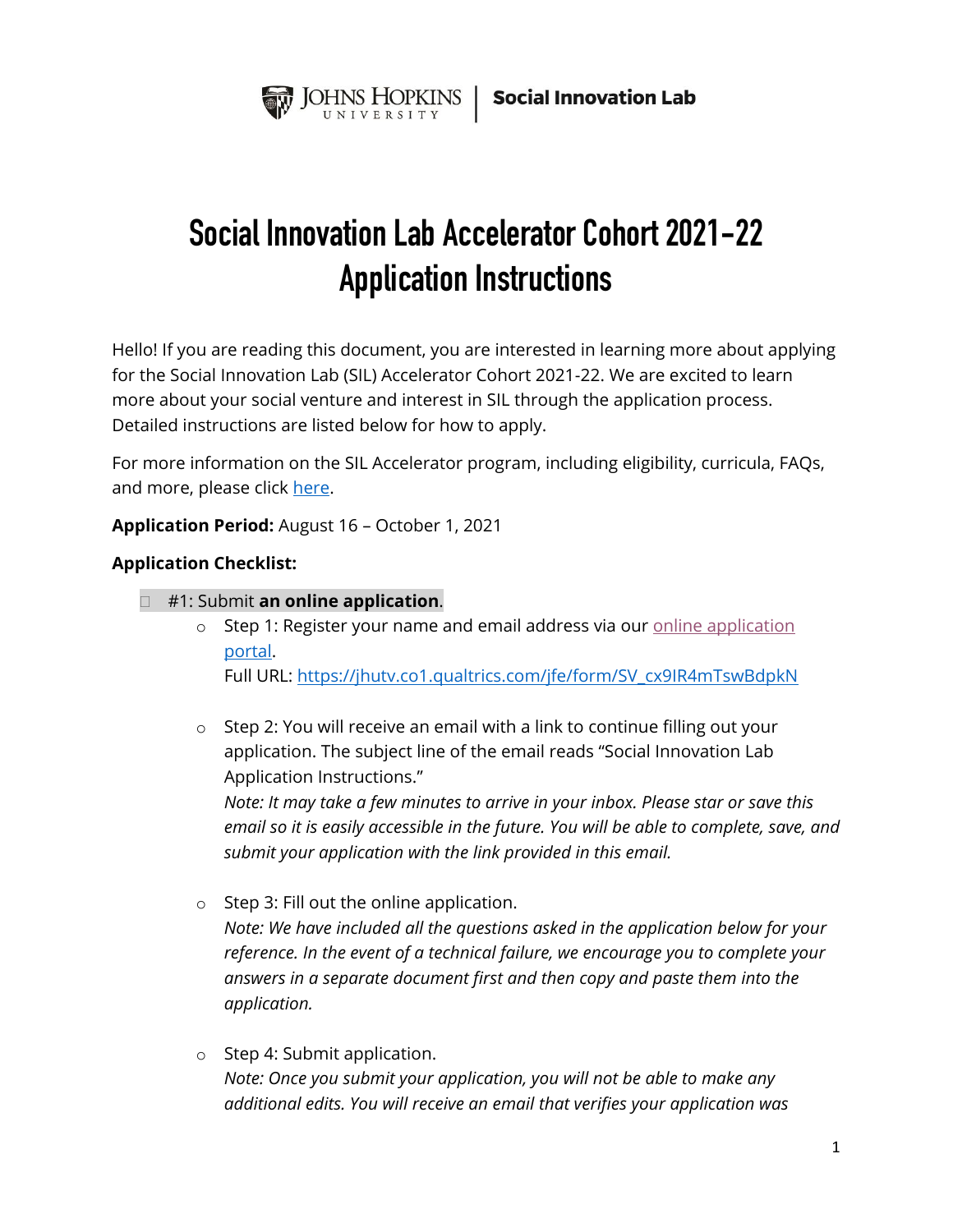

*received. The subject line of the email reads "Social Innovation Lab application* received." If you would like a copy of your application, please email *jhtv[sil@jhu.edu.](mailto:jhtv-sil@jhu.edu)* 

#2: Submit **a two-minute video** to accompany the online application.

- o Step 1: Record a two-minute video that provides us with an overview of your venture and what you are hoping to gain from participation in SIL. This should include a very brief mention of:
	- Your name and title (how are you affiliated with the venture?)
	- Name of venture
	- What is the problem you are trying to solve? Be brief. No need to go into detail as you have already done this in the online application!
	- What is the solution you bring and what makes it unique?
	- What are you hoping to gain from participation in the Social Innovation Lab?

Note: This video doesn't have to be high quality. You can point and capture it on a smart phone, record yourself on a Zoom call, or even a desktop camera.

o Step 2: Upload your video and share via email to **HTV-SIL@jhu.edu** as an attachment or video link. Please make sure you use the following email headline: ("VENTURE NAME – Video Application.")

Both the online application and video submission are due by October 1, 2021. If you have any questions, please do not hesitate to reach out to *ihtv-sil@jhu.edu*. Good luck, and we look forward to learning more about your work.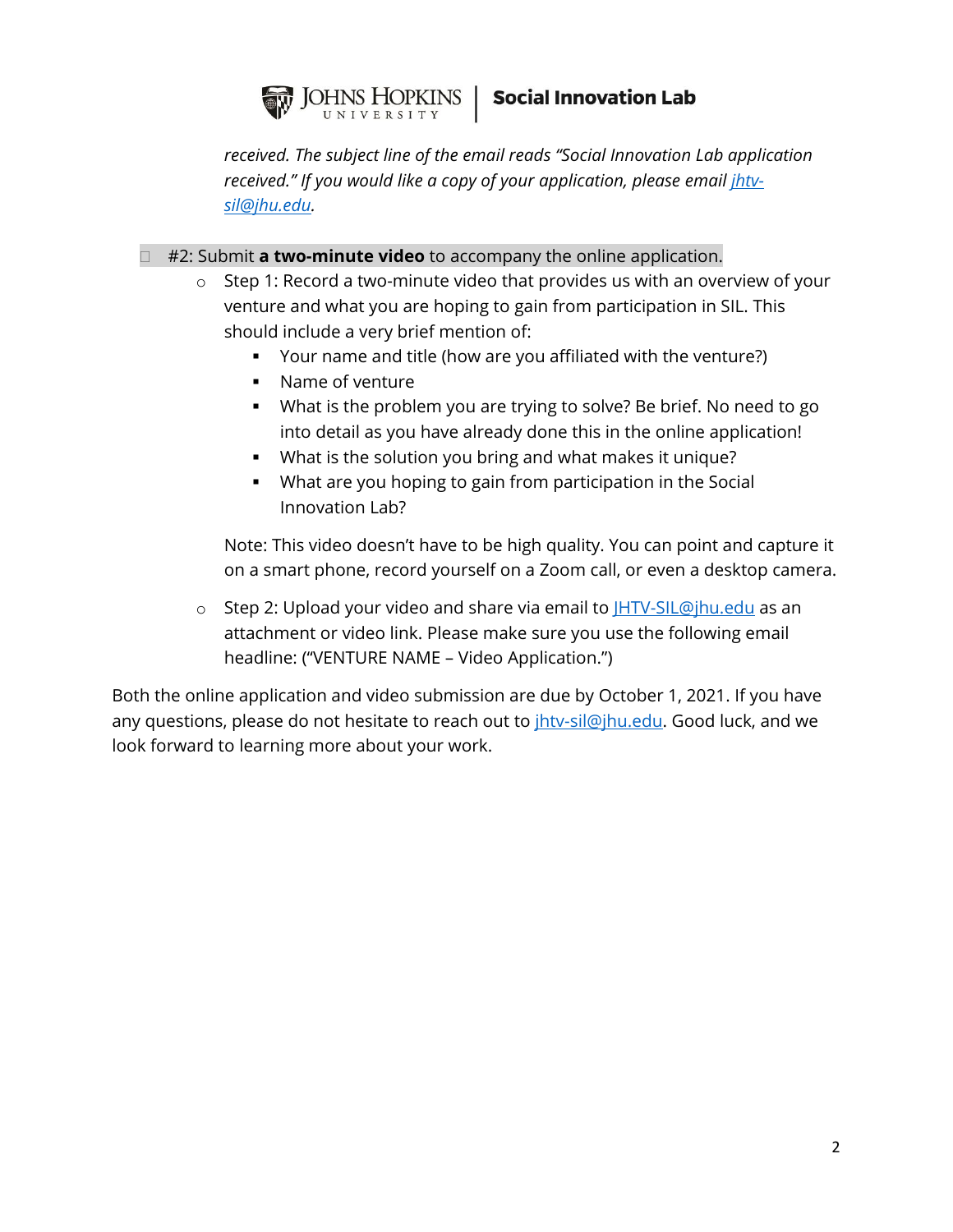

# **SIL Online Application Questions**

*The following is a copy of the [online application](https://jhutv.co1.qualtrics.com/jfe/form/SV_cx9IR4mTswBdpkN) questions. We encourage you to prepare your answers in a separate document before copying and pasting them into the application.* 

Thank you for applying to the Social Innovation Lab at JHU! We are excited for the opportunity to work with you to grow your social venture. Before completing this application, please be sure to review our Call for Applications instructions at [https://ventures.jhu.edu/sil-apply/.](https://ventures.jhu.edu/sil-apply/) This includes a description of the program, key dates, a copy of the questions asked in this application, and a "Frequently Asked Questions" page.

For questions or more information, please contact SIL at  $ifhtv-sil@ihu.edu.$ </u>

**\*\***

# **Team Information:**

- 1. Leader Name (First, Middle, Last)
- 2. Leader Email Address
- 3. Leader Phone Number
- 4. JHU Affiliation Type

*Please note: no JHU affiliation is required to apply to the Social Innovation Lab and all applications will be given equal consideration. If you are non-affiliated with JHU, please select 'none.'*

- None (No JHU affiliation)
- Staff Member
- Post-Doctoral Fellow
- Faculty
- Undergraduate Student
- Graduate Student
- Other
- 5. List full names, email, address, phone number and JHU affiliation type/school for each additional team member. Tell us about your team's background, experience and skills as they apply to this venture.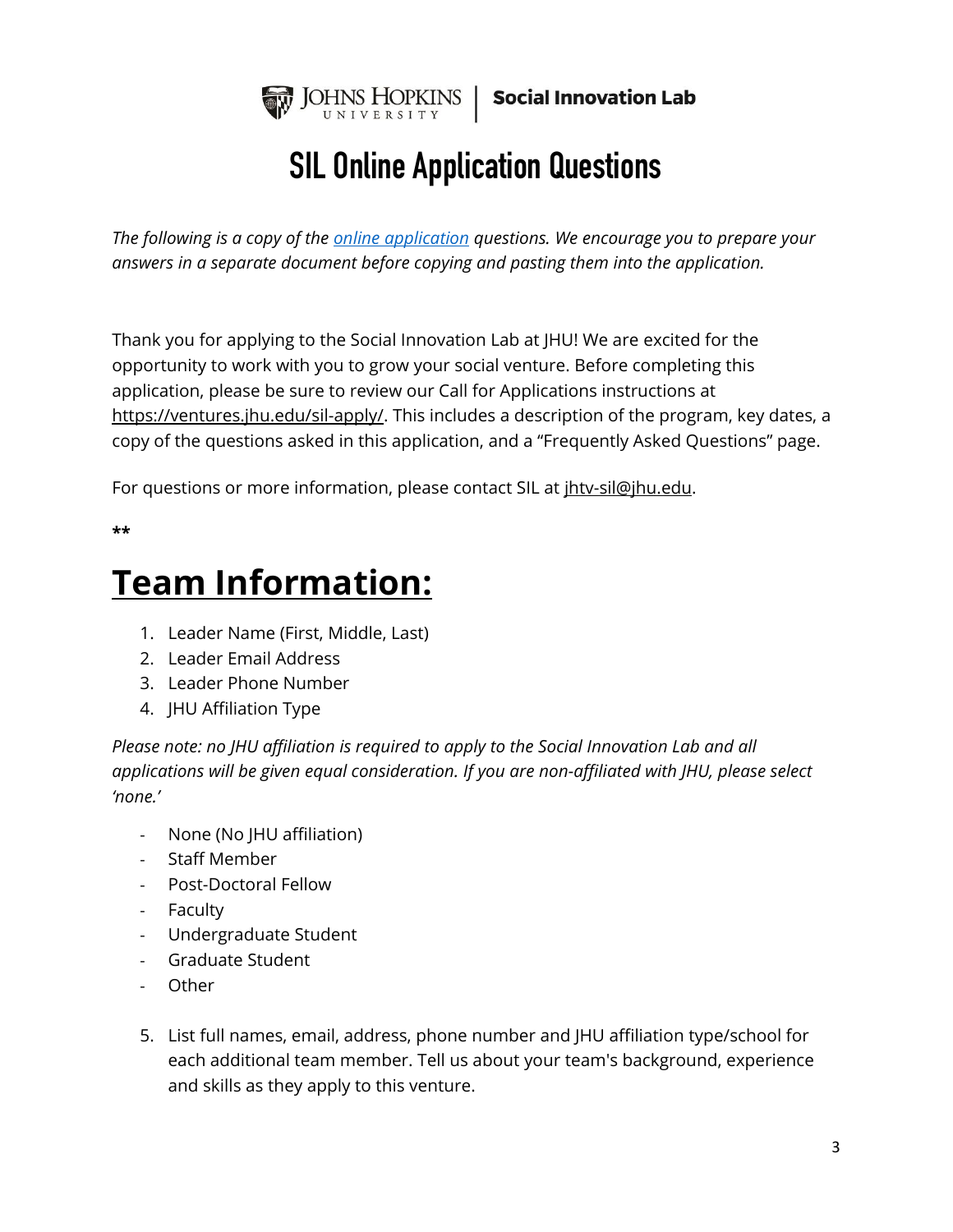

- 6. Headquarters (Street, City, State, Postal Code, Country) –*Note: if unincorporated, list the primary location where work occurs.*
- 7. Website (if applicable)
- 8. Social Media (if applicable, list any accounts used to promote the venture)

**\*\***

# **Venture Information:**

(Note: the term "venture" is used loosely to describe a project, program, product, service, business, or non-profit.)

- 1. Venture Name (*Please note that, if selected, The Social Innovation Lab will use this name in promotional materials. Please double-check accuracy and type exactly as you would like to see it promoted.*) (Short Answer)
- 2. Venture Status: *Which of the following applies best to the venture?* (multiple choice)
- The venture is in the **idea** stage (we have not taken concrete steps to implement our project)
- The venture is currently in the **prototype** or pilot stage (in the early stage and testing/evaluating our approach)
- The venture is in **launch** stage (pilot or prototype phase is complete)
- The venture is in **growth** stage (we are building on initial success and expanding to new areas/ideas)
- 3. Venture Registration Status (*If not incorporated yet, please select 'other')* (short selection)
- LLC Limited Liability Company
- C Corporation
- S Corporation
- Partnership
- Unincorporated
- 501c3 Non-Profit
- Other
- 4. Describe your venture in one sentence: (*Please note this will be published without editing, so please write this as you would like to see it in public.*) (Short answer)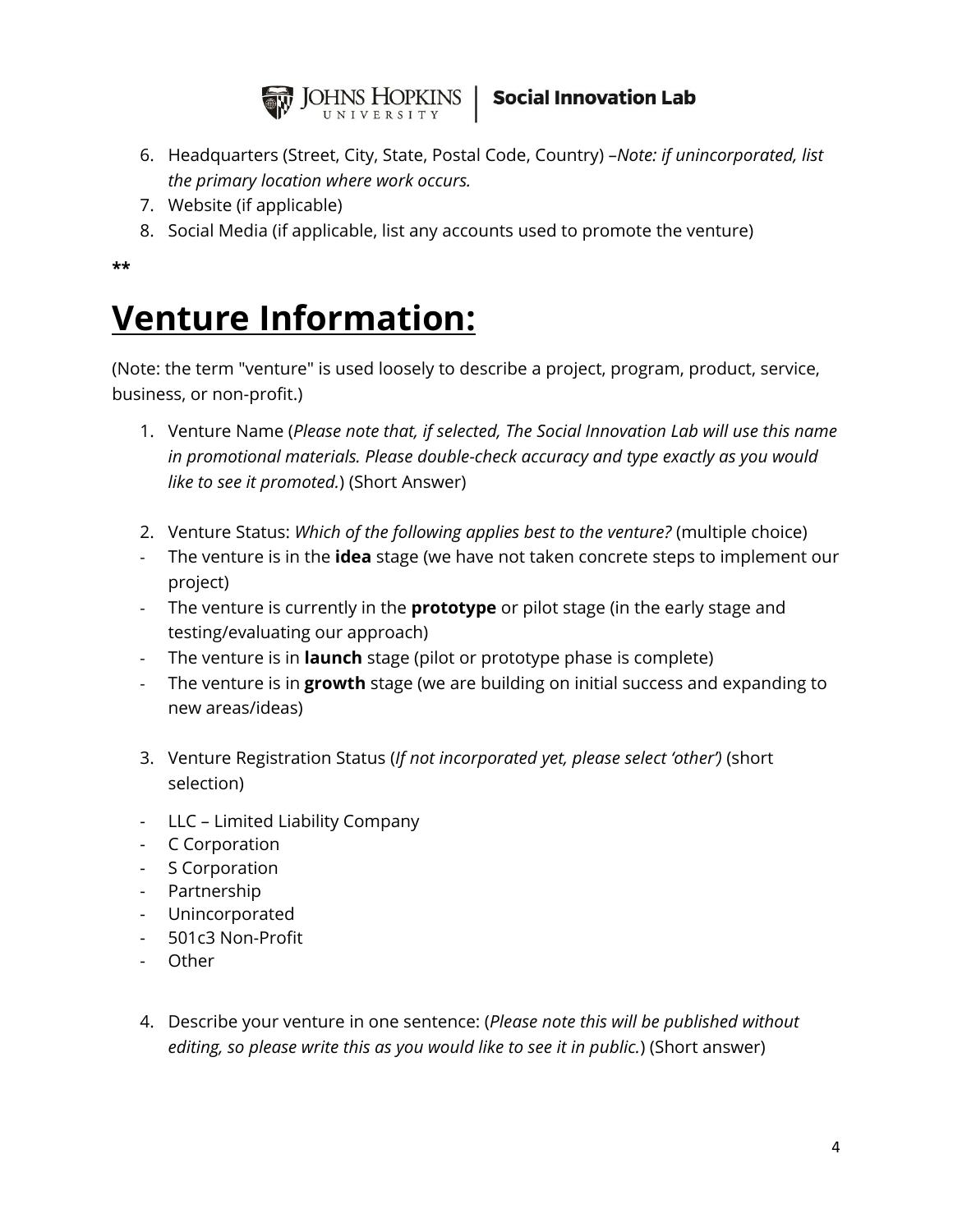

- 5. What is the social challenge the venture addresses? (*Describe the problem and why it's important*.) (Long answer, 2000 character-count)
- 6. What is your solution and how does it work? (*Describe specifically how your approach/product works*) (Long answer, 2000 character-count)
- 7. What have you accomplished so far? Can you identify what impacts you have had in addressing the problem stated above, any partnerships, potential customers, champions and supporters, or other progress? (Long answer, 2000 character-count)
- 8. What solutions currently exist to address this issue? How is your solution unique/improved compared to these solutions?
- 9. What partner organizations are important to accomplishing your goals and how are you currently working with them or how do you plan to work with them in the future? (*Please note whether these partners are committed to your work or important for the future, but not yet committed.*) (Long answer, 2000 character-count)
- 10. How much funding has your venture secured? (Include all types of funding including grants, donations, sales, investments, etc. from any source.) (Long answer, 2000 character-count)
- 11. What do you hope to achieve in the next 6 months? (Long answer, 2000 charactercount)
- 12. How will participation in the Social Innovation Lab help you to achieve these shortterm goals? (Short answer)
- 13. What do you anticipate will be the biggest challenge(s) in achieving these short-term goals? (Long answer, 2000 character-count)
- 14. What is your long-term vision for this venture and how will you sustain it? (Long answer, 2000 character-count)

**\*\***

# **Certify and Submit**